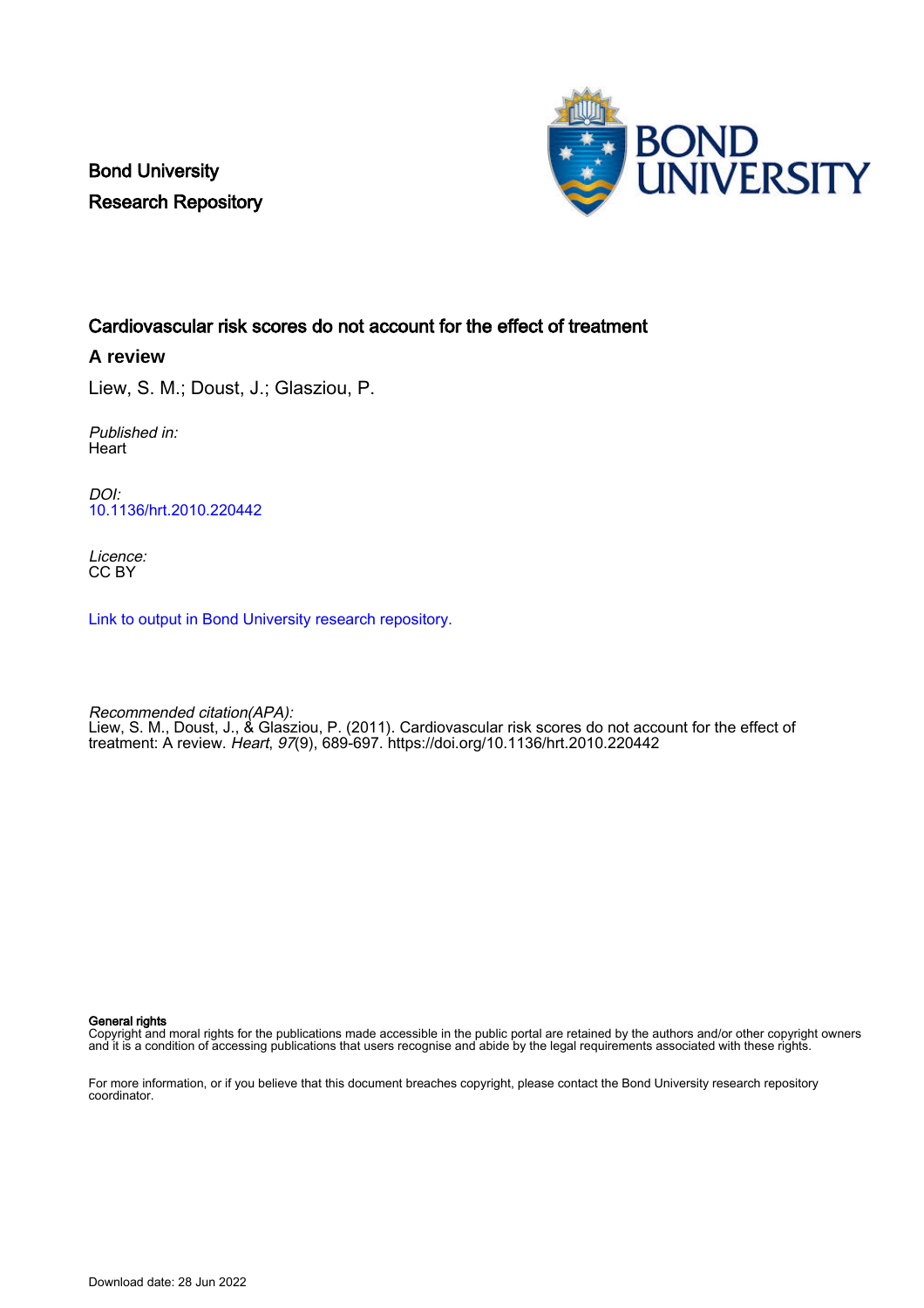# Cardiovascular risk scores do not account for the effect of treatment: a review

S M Liew,  $1.2$  J Doust  $3$  P Glasziou<sup>2,3</sup>

### $\blacktriangleright$  Additional material is published online only. To view this file please visit the journal online (http://heart.bmj.com).

<sup>1</sup>Department of Primary Care Medicine and Julius Center UM, University of Malaya, Kuala Lumpur, Malaysia <sup>2</sup>Department of Primary Health Care, University of Oxford, Oxford, UK <sup>3</sup>Centre for Research in Evidence-Based Practice, Faculty of Health Sciences, Bond University, Gold Coast, Australia

### Correspondence to

Dr Su May Liew, Department of Primary Health Care, University of Oxford, Rosemary Rue Building, Old Road Campus, Oxford OX3 7LF, UK; su.liew@phc.ox.ac.uk

Accepted 21 January 2011

**ABSTRACT Objective** To compare the strengths and limitations of cardiovascular risk scores available for clinicians in assessing the global (absolute) risk of cardiovascular disease.

**Design** Review of cardiovascular risk scores. **Data sources** Medline (1966 to May 2009) using a mixture of MeSH terms and free text for the keywords 'cardiovascular', 'risk prediction' and 'cohort studies'. **Eligibility criteria for selecting studies** A study was eligible if it fulfilled the following criteria: (1) it was a cohort study of adults in the general population with no prior history of cardiovascular disease and not restricted by a disease condition; (2) the primary objective was the development of a cardiovascular risk score/equation that predicted an individual's absolute cardiovascular risk in  $5-10$  years; (3) the score could be used by a clinician to calculate the risk for an individual patient.

**Results** 21 risk scores from 18 papers were identified from 3536 papers. Cohort size ranged from 4372

participants (SHS) to 1591209 records (QRISK2). More than half of the cardiovascular risk scores (11) were from studies with recruitment starting after 1980. Definitions and methods for measuring risk predictors and outcomes varied widely between scores. Fourteen cardiovascular risk scores reported data on prior treatment, but this was mainly limited to antihypertensive treatment. Only two studies reported prior use of lipid-lowering agents. None reported on prior use of platelet inhibitors or data on treatment drop-ins.

**Conclusions** The use of risk-factor-modifying drugs-for example, statins-and disease-modifying medication-for example, platelet inhibitors-was not accounted for. In addition, none of the risk scores addressed the effect of treatment drop-ins-that is, treatment started during the study period. Ideally, a risk score should be derived from a population free from treatment. The lack of accounting for treatment effect and the wide variation in study characteristics, predictors and outcomes causes difficulties in the use of cardiovascular risk scores for clinical treatment decision.

For many years, the Framingham cardiovascular

# INTRODUCTION

risk equation has been the preferred method of cardiovascular risk assessment. However, in February 2010, the National Institute for Health and Clinical Excellence (NICE) announced that the Framingham equation should be considered as just one of several acceptable methods.<sup>1</sup> The same guideline included a systematic review, which found 110 different cardiovascular risk-scoring methods. Clinicians are now able and expected to select, from these 110 cardiovascular risk scores,

# What is already known on this subject

- $\blacktriangleright$  Guidelines advocate the use of cardiovascular risk scores to calculate global risk instead of focusing on single risk modification.
- $\blacktriangleright$  Healthcare providers in the UK are expected to select a cardiovascular risk score appropriate for their requirements from the many existing risk assessment tools with the recent change in the NICE guidelines.

# What this study adds

- $\blacktriangleright$  The existing risk scores vary widely in terms of study characteristics, predictors and outcomes.
- $\blacktriangleright$  These cohort studies have not taken into account the effect of treatment on the study population and will therefore underestimate cardiovascular risk.

one that is appropriate for their patients. How should they decide which one is appropriate?

Despite guidelines advocating the use of cardiovascular risk scores to calculate global risk instead of focusing on single risk modification, adoption of cardiovascular risk scores has been slow.<sup>1 2</sup> One survey in three countries showed that only 48% of physicians regularly use cardiovascular risk scores.<sup>3</sup> In another survey in six European countries, 85% of respondents recognised the importance of global risk assessment; yet, the majority (62%) used a subjective assessment of cardiovascular risk rather than specific risk calculators in practice.<sup>4</sup> Subjective risk assessment often disagrees with assessment by cardiovascular risk scores.<sup>3 5</sup> Doctors who use cardiovascular risk scores can rate individual risk factors more accurately $^6$  and are more likely to correctly prescribe treatment in given scenarios than non-users.<sup>3</sup>

Why don't doctors use cardiovascular risk scores in practice? Many physicians do not trust the validity of the risk scores<sup>7</sup> and believe their own estimation to be more accurate.<sup>3</sup> Another reason may simply be that there is too much choice. The Framingham risk equations were first published in 1976. $8$  Since then, many other cohort studies have developed their own equations such as PROCAM,<sup>9</sup> SCORE<sup>10</sup> and QRISK.<sup>11</sup> These cohort studies differ significantly in terms of study population characteristics, risk predictors and outcomes.<sup>12</sup>

Cardiovascular risk scores measure baseline risk factors to predict future cardiovascular morbidity

This paper is freely available online under the BMJ Journals unlocked scheme, see http:// heart.bmj.com/site/about/ unlocked.xhtml

UNLOCKED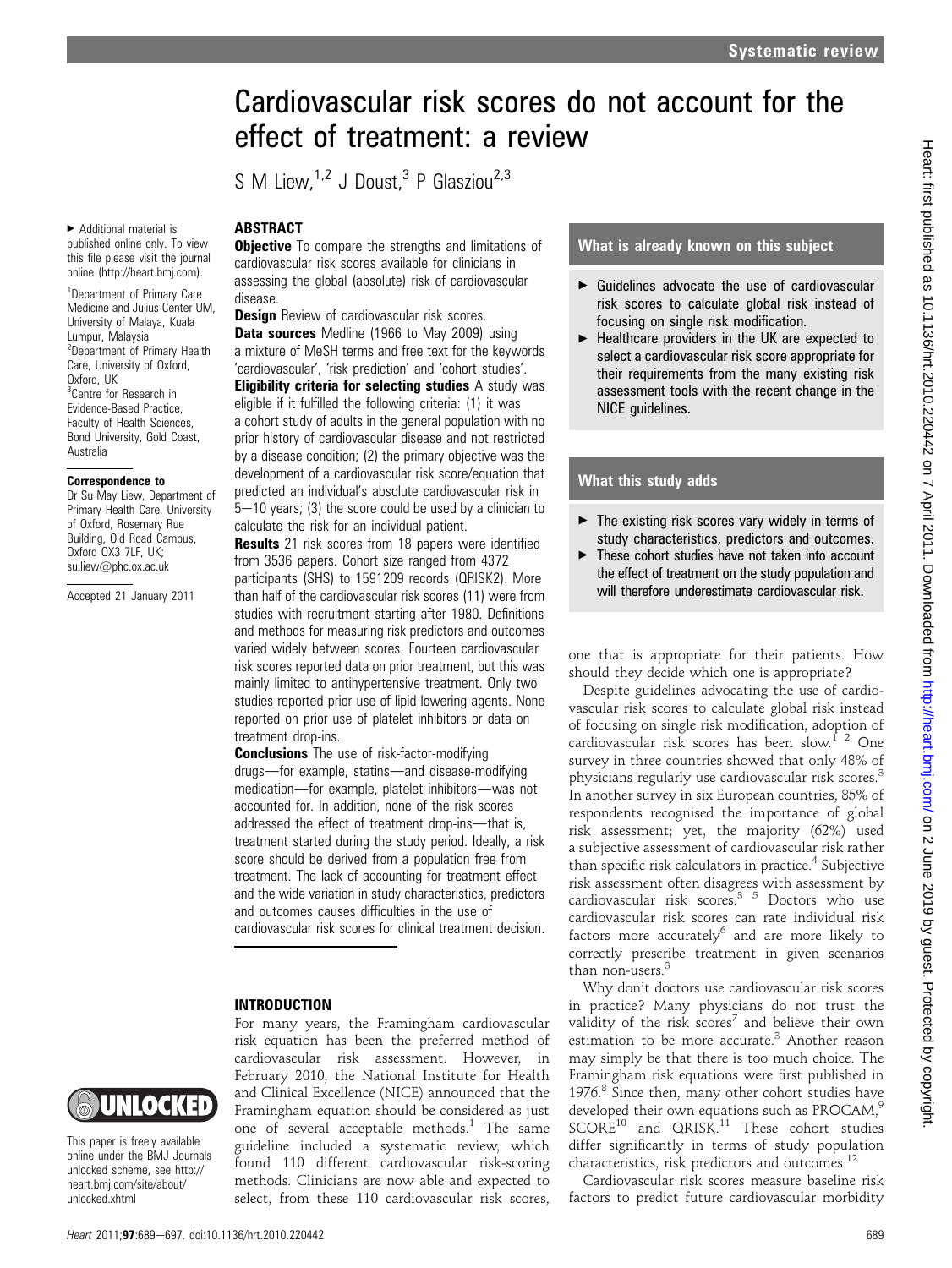and mortality, but most do not account for changes in treatment during the years of follow-up. Failure to adjust for such treatment effects will cause cardiovascular risk scores to systematically underestimate predicted risk. This problem is greater for more recent studies with the progressive increase in the use of effective medication for blood pressure and lipids over the past 20-30 years. $^{13}$   $^{14}$ 

We aimed to review the strengths and limitations of current cardiovascular risk scores, to assess how these may impact on the classification of patients' risk of cardiovascular disease, and to identify the scores that may be most appropriate for use in clinical care.

# METHODS OF REVIEW **Objectives**

The objective of this review is to assess the strengths and limitations of cardiovascular risk scores available to clinicians for the assessment of global or absolute risk of cardiovascular disease. A particular focus was on how the risk scores dealt with the effects of treatment during follow-up.

# Search methods for identification of studies

We searched Medline (1966 to May 2009) using a mixture of MeSH terms and free text for the keywords 'cardiovascular', 'risk prediction' and 'cohort studies'. To identify other studies that answered our question, we also used our own literature files, previous reviews of cardiovascular scores, and citation tracking.

A study was eligible if it fulfilled the following criteria: (1) it was a cohort study of adults in the general population with no prior history of cardiovascular disease and not restricted by a disease condition; (2) the primary objective was the development of a cardiovascular risk score/equation that predicted an individual's absolute cardiovascular risk in  $5-10$  years; and (3) the score could be used by a clinician to calculate the risk for an individual patient.

# Identifying studies

We screened the titles and abstracts of all retrieved records to identify exclusions. Full copies or reprints of records not excluded were then assessed to determine if they met with the inclusion criteria for the review. Any disagreements were resolved through discussion.

# Data extraction

Two reviewers, LSM and JD, appraised and selected the studies, then extracted information from each study for analysis. Information extracted included study demographics, outcomes, predictors and treatment effect.

# Analytical methods

Study methods were assessed using criteria adapted from Wasson et  $al^{15}$  and Royston et al,  $^{16}$  including sampling, predictors, followup, outcomes, data quality and performance of the rule.

# RESULTS

A total of 3536 papers were retrieved after removal of duplicates from records identified through the Medline search and other sources. Figure 1 shows the PRISMA flow diagram. The PRISMA statement and review protocol are available online as supplemental material.

# Description of studies

We identified 21 risk scores eligible for the review (table 1) from 18 papers. Five were from Framingham, $8^{17-19}$  three from the



### Figure 1 PRISMA flow diagram.

Munster group  $(PROCAM)^{9}$ <sup>20</sup> and ARIC (Atherosclerosis Risk in Communities), $21 \frac{22}{22}$  two each from QRISK $11 \frac{23}{23}$  and Reynolds, $24$   $25$  and one each from the Scottish Heart Health Extended Cohort,<sup>26</sup> Strong Heart Study,<sup>27</sup> USA-PRC (People's Republic of China Collaborative Study of Cardiovascular Epidemiology)<sup>28</sup> and NHEFS (National Health and Nutrition Examination Survey NHANES 1 Epidemiologic Follow-up Study).<sup>29</sup> Some risk scores used multiple cohorts: SCORE<sup>10</sup> was derived from a pool of 12 European cohorts, and Progetto CUORE30 from a pool of Italian cohorts. Twelve are from North America, eight are European, and one from China.

Figure 2 shows a timeline chart of the reviewed cohort studies and the introduction of several drugs.<sup>13 14</sup>

# Analytical methods

Table 2 compares the analytical methods of the reviewed risk scores.

The areas in which most of the risk equations did poorly were: (1) reporting loss to follow-up; (2) percentage of missing values; and (3) blind assessment of outcomes.

# Risk predictors and their definitions

The final number of risk predictors ranged from five (PROCAM stroke) to 15 in QRISK 2 (table 3). Selection of predictors was mostly by significance testing (table 2). All scores included age, gender, blood pressure and smoking, and most included lipids and diabetes. Lipid levels were not used in the non-laboratory model of the 2008 Framingham risk score, the PROCAM 2007 risk equation for stroke, or the NHEFS risk score. Diabetes, glucose intolerance or HbA1c level was a predictor for all except the European SCORE. Other risk predictors included by some scores were left ventricular hypertrophy, antihypertensive medication use, body mass index, ethnicity, family history, socioeconomic status, medical diseases, biomarkers (hsCRP and albuminuria) and physical activity.

Definitions for risk predictors differed from score to score. In the original Framingham cohort, diabetes was defined as a random blood glucose measurement  $\geq$ 150 mg/dl (8.3 mmol/l) or treatment with insulin or oral hypoglycaemics. In the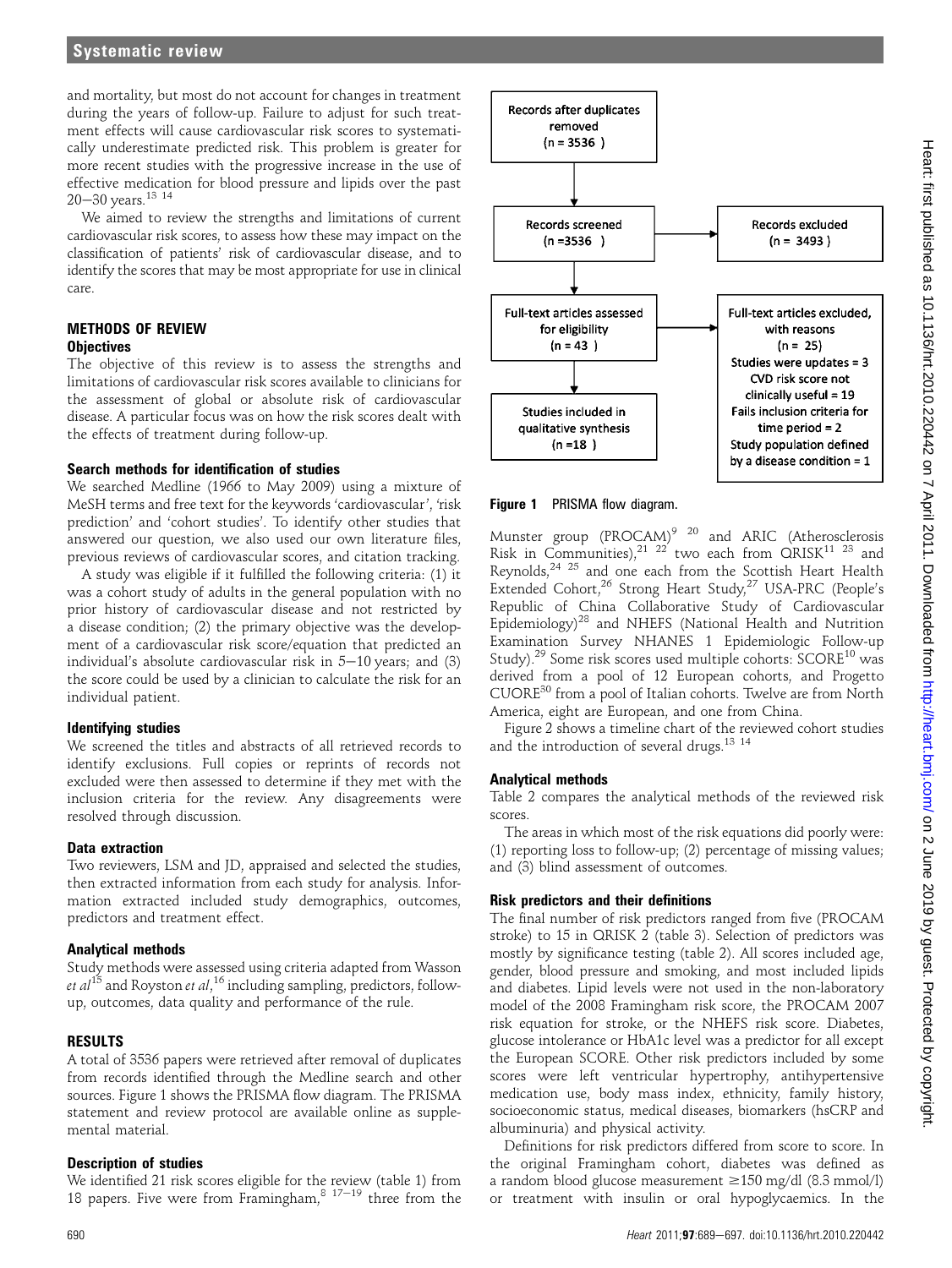#### Table 1 Description of the studies Study **Study** Country Population Sample size Age % Female Recruitment period Framingham 1976 USA Population cohort 5209 35e64 55 1948e1952 Framingham 1991 USA Population cohort  $(criqinal + offspring)$ 5573 30-74 54 1968-1971;  $1971 - 1975$ Framingham 1998 USA Population cohort  $(c_{\text{r}}\hat{c}_{\text{r}} + c_{\text{r}}\hat{c}_{\text{r}})$  $5345$   $30-74$   $53$   $1968-1971$ ;  $1971 - 1975$ Framingham 2008 USA USA Population cohort  $(original + offspring)$ 8491 30-74 53 1968-1971;  $1971 - 1975$ ; 1984-1987 PROCAM 2002 **Germany** Occupational cohort 5389 35-65 0 1979-1985 PROCAM 2007 CHD Germany Occupational cohort 26 975 20e75 32 1978e1995 Stroke Occupational cohort 8130 35e65 27 1978e1995 SCORE 2003 **Europe** Pooled dataset of cohort studies 205 178 45 - 64 43 1967 - 1991 ARIC 2003 USA Population cohort 14 054 45e64 57 1987e1989 Progetto CUORE 2004 Italy Pooled dataset of cohort studies 20 647 35 - 69 64 1983 - 1983 Strong Heart Study 2006 USA Population cohort -American Indian 4372 45-74 61 1989-1991 USA-PRC 2006 China Population cohort 9903 39e59 51 1983e1984 ASSIGN 2007 UK Population cohort 13 297 30e74 51 1984e1995 Reynolds women 2007 USA Women's Health Study trial subjects  $16\,400$   $45+$   $100$   $1992-1995$ Reynolds men 2008 USA Physician Health Study trial subjects 10 724 50 - 80 0 1995 - 1997 Personal Heart 2007 USA Population cohort 14 343 45-64 57 1989-1989 ORISK 2007 **UK** Electronic medical database 1 283 174 35-74 50 1995-2007 ORISK2 2008 UK UK Electronic medical database 1535 583 35-74 50 1993-2008 NHEFS 2008 USA Population cohort 6186 25e74 54 1971e1975

Framingham Offspring cohort, this definition was broadened to a fasting plasma glucose level  $\geq$ 140 mg/dl (7.7 mmol/l) or treatment requirement.18 This in turn differs from the current definition used by the World Health Organization (WHO) of fasting plasma glucose  $\geq$ 126 mg/dl (7.0 mmol/l).<sup>31</sup> Hence, patients with fasting plasma glucose between 126 and 150 mg/dl  $(7-8.3 \text{ mmol/l})$  would be classed as non-diabetics by the first Framingham score. Systolic blood pressure measurement



Figure 2 Timeline of studies.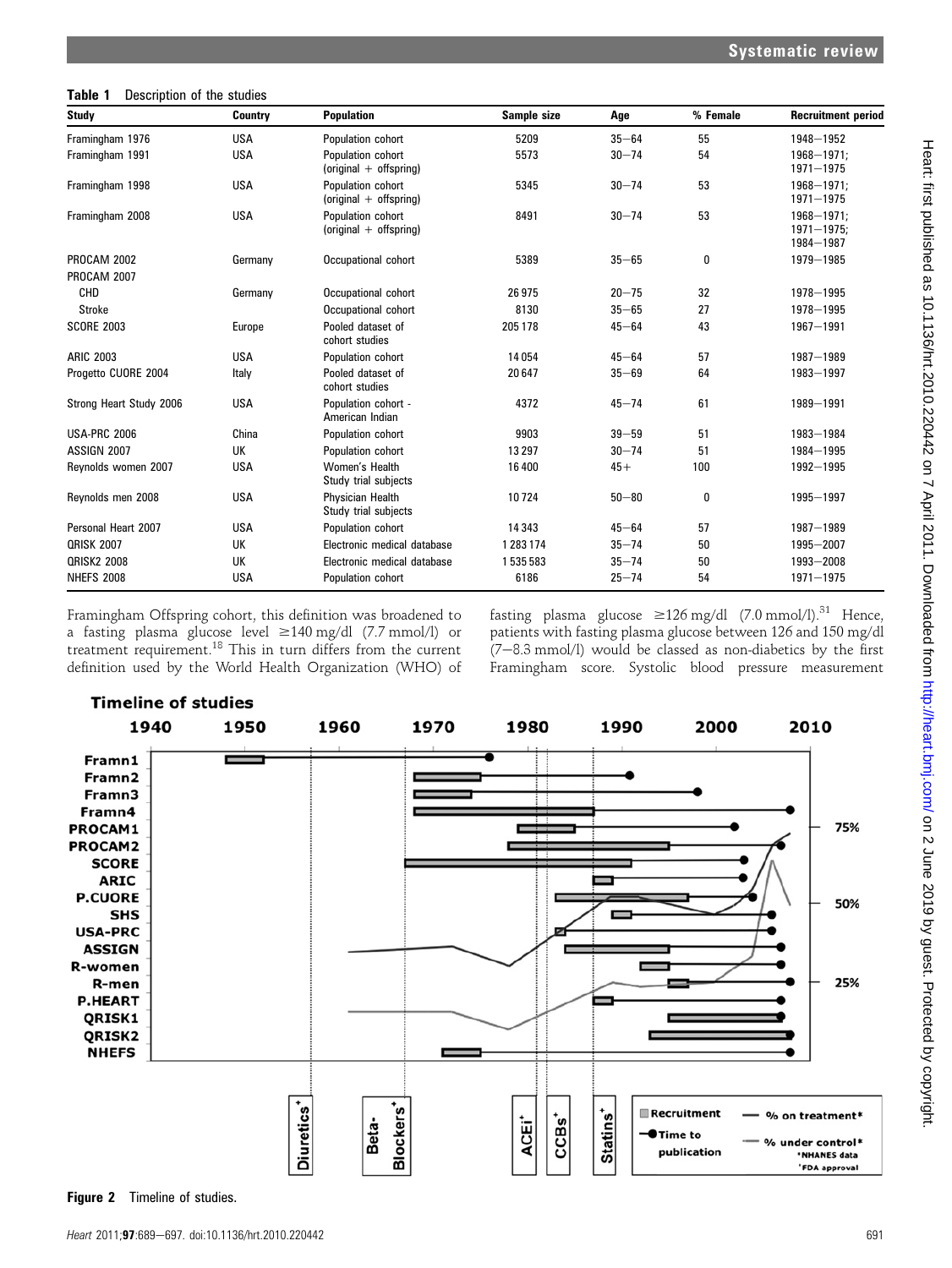| Table 2                       | Analytical methods               |                            |                             |                   |                             |                                                      |                                          |                                                                                                                                                                                                                                |                     |                                |
|-------------------------------|----------------------------------|----------------------------|-----------------------------|-------------------|-----------------------------|------------------------------------------------------|------------------------------------------|--------------------------------------------------------------------------------------------------------------------------------------------------------------------------------------------------------------------------------|---------------------|--------------------------------|
| Study                         | Prospective                      | Predictors<br>defined      | selection<br>Predictor      | Follow-up<br>ioss | Missing<br>values           | <b>Outcomes</b><br>defined                           | outcomes<br><b>Objective</b>             | <b>Blinded assessment</b><br>of outcomes                                                                                                                                                                                       | Model used          | Results of rule                |
| Framingham 1976               | Yes                              | EGC-LVH                    | $\tilde{\Xi}$               | $\tilde{\Xi}$     | Complete<br>$data - IC$     | Yes                                                  | Includes angina                          | €                                                                                                                                                                                                                              | Logistic regression | €                              |
| Framingham 1991               | Yes                              | EGC-LVH                    | Significance<br>testing     | €                 | Complete<br>$data - IC$     | Yes                                                  | Includes angina                          | €                                                                                                                                                                                                                              | Weibull model       | c statistic                    |
| Framingham 1998               | Yes                              | Yes                        | Significance<br>testing     | €                 | Complete<br>$data - IC$     | Yes                                                  | Includes angina                          | €                                                                                                                                                                                                                              | Cox model           | c statistic                    |
| Framingham 2008               | Yes                              | Yes                        | Significance<br>testing     | €                 | Complete<br>$data - IC$     | Yes                                                  | Includes angina                          | Adjudication committee                                                                                                                                                                                                         | Cox model           | c statistic and<br>calibration |
| PROCAM 2002                   | Yes                              | Yes                        | Significance<br>testing     | Yes               | €                           | Yes                                                  | Yes                                      | 乬                                                                                                                                                                                                                              | Cox model           | $ROC + calibration$            |
| PROCAM 2007                   |                                  |                            |                             |                   |                             |                                                      |                                          |                                                                                                                                                                                                                                |                     |                                |
| 뭉                             | Yes                              | Yes                        | Significance<br>testing     | €                 | €                           | Yes                                                  | Yes                                      | €                                                                                                                                                                                                                              | Weibull model       | ROC                            |
| Stroke                        | Yes                              | Yes                        | Significance<br>testing     | €                 | €                           | Yes                                                  | Yes                                      | Yes                                                                                                                                                                                                                            | Cox model           | ROC                            |
| SCORE 2003                    | prospective<br>cohorts<br>Pooled | Pooled cohorts             | A priori                    | €                 | some cohorts<br>No HDL in   | Yes                                                  | Yes                                      | Used diagnostic codes                                                                                                                                                                                                          | Weibull model       | ROC                            |
| <b>ARIC 2003</b>              | Yes                              | Yes                        | Significance<br>testing     | Yes               | Complete<br>$data - IC$     | Yes                                                  | revascularisation<br>Includes            | €                                                                                                                                                                                                                              | Cox model           | ROC                            |
| Progetto<br>CUORE 2004        | prospective<br>cohorts<br>Pooled | Yes                        | Significance<br>testing     | €                 | €                           | Yes                                                  | revascularisation<br>Includes            | Used diagnostic codes                                                                                                                                                                                                          | Cox model           | ROC                            |
| Strong Heart<br>Study 2006    | Yes                              | Yes                        | Significance<br>testing     | Yes               | Yes                         | Yes                                                  | Includes angina and<br>revascularisation | €                                                                                                                                                                                                                              | Cox model           | $ROC + calibration$            |
| <b>USA-PRC 2006</b>           | Yes                              | Yes                        | A priori                    | Yes               | Complete<br>$data - IC$     | Yes                                                  | Yes                                      | Adjudication committee                                                                                                                                                                                                         | Cox model           | $ROC + calibration$            |
| ASSIGN 2007                   | Yes                              | Yes                        | Significance<br>testing     | €                 | 乬                           | Yes                                                  | Includes angina and<br>revascularisation | Used diagnostic codes                                                                                                                                                                                                          | Cox model           | ROC                            |
| Reynolds<br>women 2007        | Yes                              | Trial data                 | BIC<br>testing -<br>Model   | €                 | $\widetilde{\Xi}$           | Yes                                                  | revascularisation<br>Includes            | $\widetilde{\Xi}$                                                                                                                                                                                                              | Cox model           | $ROC + calibration$            |
| Reynolds<br>men 2008          | Yes                              | Trial data                 | testing - BIC<br>Model      | €                 | Complete<br>$data - IC$     | Yes                                                  | revascularisation<br>Includes            | Adjudication committee                                                                                                                                                                                                         | Not specified       | $ROC + calibration$            |
| <b>Heart 2007</b><br>Personal | Yes                              | Self report                | Significance<br>testing     | €                 | $\tilde{\Xi}$               | Yes                                                  | revascularisation<br>ncludes             | €                                                                                                                                                                                                                              | Cox model           | c statistic                    |
| <b>QRISK 2007</b>             | ş                                | Retrospective<br>GP record | $-$ BIC<br>testing<br>Model | €                 | missing data<br>Significant | death certificate<br>Diagnosis from<br>GP records or | Includes angina                          | Used diagnostic codes                                                                                                                                                                                                          | Cox model           | $ROC + calibration$            |
| <b>QRISK 2 2008</b>           | ٤                                | Retrospective<br>GP record | $-$ BIC<br>testing<br>Model | €                 | missing data<br>Significant | death certificate<br>Diagnosis from<br>GP records or | Includes angina                          | Used diagnostic codes                                                                                                                                                                                                          | Cox model           | $ROC + calibration$            |
| <b>NHEFS 2008</b>             | Yes                              | Yes                        | A priori                    | €                 | Complete<br>$data - IC$     | Yes                                                  | revascularisation<br>Includes            | Used diagnostic codes                                                                                                                                                                                                          | Cox model           | $ROC + calibration$            |
|                               |                                  |                            |                             |                   |                             |                                                      |                                          | ECG-LVH, left ventricular hypertrophy on electrocardiogram; NR, not reported; IC, inclusion criteria; ROC, receiver operating characteristic; CHD, coronary heart disease; HDL, high density lipoprotein cholestero; BIC, Baye |                     |                                |

# Systematic review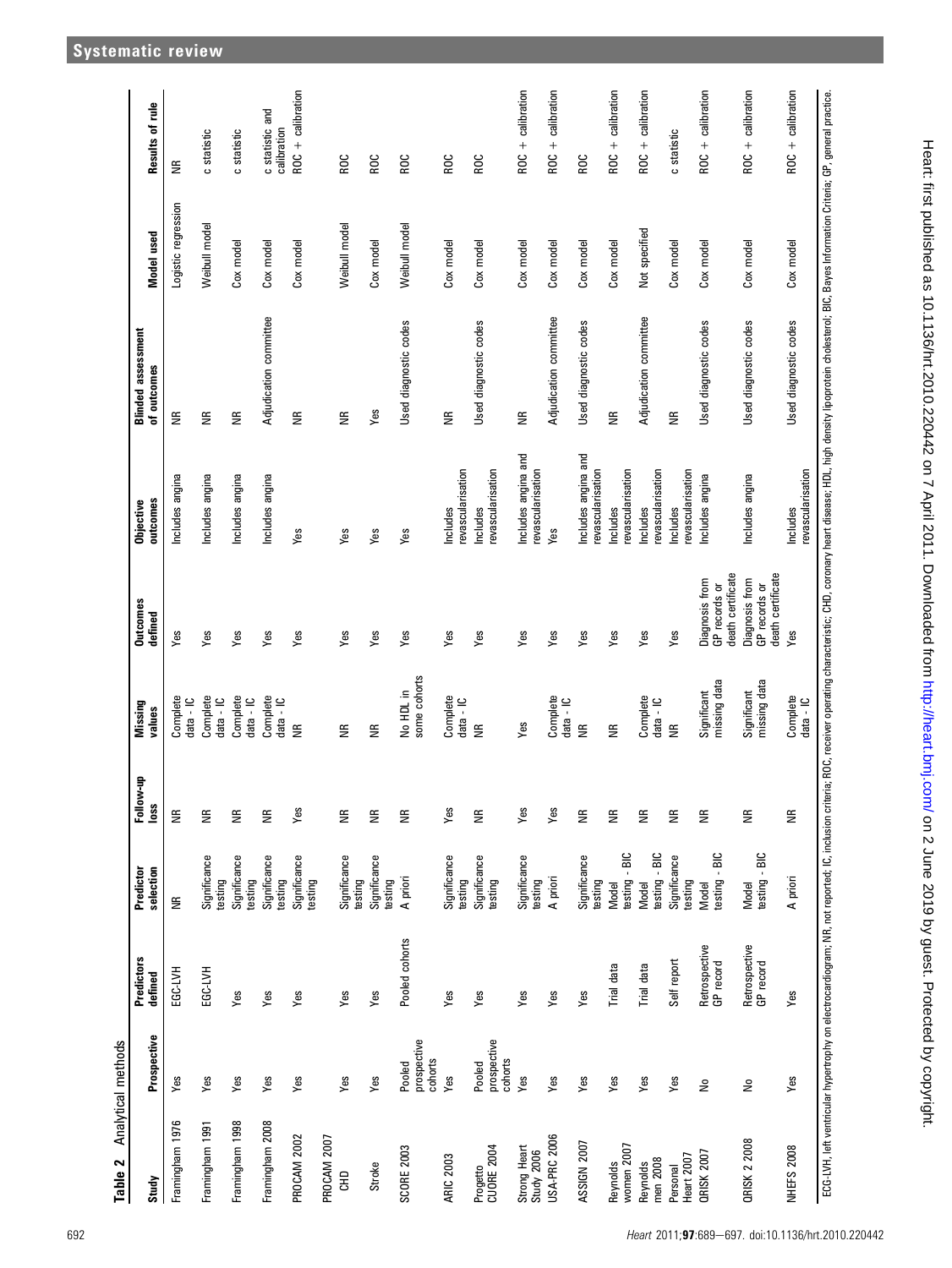### Table 3 Predictors

|                               |             | Age   | Sex       | Smoking              | <b>SBP</b>                               | <b>DBP</b>                | Sr.<br>Chol            | HDL                                             | Tg | <b>Diabetes</b>                         | LVH         | Antihpt<br>med. | <b>BMI</b>        | Ethnicity                | Family<br>hx | SCE<br>status | Rh<br>arthritis       | Chronic<br>renal ds   | Atrial fib.           | Bio-<br>markers | Physical<br>activity          | No of predictors/<br>no of candidate<br>predictors |
|-------------------------------|-------------|-------|-----------|----------------------|------------------------------------------|---------------------------|------------------------|-------------------------------------------------|----|-----------------------------------------|-------------|-----------------|-------------------|--------------------------|--------------|---------------|-----------------------|-----------------------|-----------------------|-----------------|-------------------------------|----------------------------------------------------|
| Framingham<br>1976            |             | Years | M/F       | Y/N                  | average of 2<br>readings                 |                           | TC                     |                                                 |    | $RBS \geq$<br>8.3/<br>urine +           | ECG-<br>LVH |                 |                   |                          |              |               |                       |                       |                       |                 |                               | $7/19+$                                            |
| Framingham<br>1991            |             | Years | M/F       | Y/N                  | average of 2<br>readings                 | <b>SBP</b><br>alternative | <b>TC</b>              |                                                 |    | Original<br><b>RBS</b>                  | ECG-<br>LVH |                 |                   |                          |              |               |                       |                       |                       |                 |                               | $8/19+$                                            |
| Framingham<br>1998            |             | Years | M/F       | Y/N                  | average of 2<br>readings                 | SBP<br>alternative        | TC<br>or<br>LDL        |                                                 |    | ≥8.3;<br>Offspring<br>$FBS \geq 7.7$    |             |                 |                   |                          |              |               |                       |                       |                       |                 |                               | $7/19+$                                            |
| Framingham<br>2008            | General     | Years | M/F       | Y/N                  | average of 2<br>readings                 |                           | <b>TC</b>              |                                                 |    | Original<br>FBS≥7.7;                    |             | Y/N             |                   |                          |              |               |                       |                       |                       |                 |                               | $8/19+$                                            |
|                               | Non-<br>Lab | Years | M/F       | Y/N                  | average of 2<br>readings                 |                           |                        |                                                 |    | Offspring<br>FBS≥6.9                    |             | Y/N             | 3 groups          |                          |              |               |                       |                       |                       |                 |                               | $7/19+$                                            |
| PROCAM<br>2002                |             | Years | <b>NA</b> | Y/N                  | 2 readings -<br>2nd taken                |                           | LDL                    |                                                 |    | $FBS \geq$<br>6.6                       |             |                 |                   |                          | Y/N          |               |                       |                       |                       |                 |                               | 8/57                                               |
| PROCAM<br>2007                | CHD         | Years | M/F       | Y/N                  | 2 readings<br>2nd taken                  |                           | <b>LDL</b>             |                                                 |    | $FBS \geq$<br>6.6                       |             |                 |                   |                          | Y/N          |               |                       |                       |                       |                 |                               | 9/57                                               |
|                               | Stroke      | Years | M/F       | Y/N                  | 2 readings -<br>2nd taken                |                           |                        |                                                 |    | $FBS \geq$<br>6.6                       |             |                 |                   |                          |              |               |                       |                       |                       |                 |                               | 5/57                                               |
| SCORE 2003                    |             | Years | M/F       | Y/N                  | Not stated                               |                           | TC or ratio            |                                                 |    |                                         |             |                 |                   |                          |              |               |                       |                       |                       |                 |                               | 5/5                                                |
| <b>ARIC 2003</b>              |             | Years | M/F       | Y/N                  | average of<br>last 2 of 3<br>readings    |                           | <b>TC</b>              |                                                 |    | $FBS \geq 7.0$                          |             | Y/N             |                   | $\overline{2}$<br>groups |              |               |                       |                       |                       |                 |                               | 9/27                                               |
| Progetto<br><b>CUORE 2004</b> |             | Years | M/F       | Y/N                  | average of 2<br>readings                 |                           | TC                     |                                                 |    | $FBS \geq$<br>7.0                       |             | Y/N             |                   |                          |              |               |                       |                       |                       |                 |                               | 8/19                                               |
| <b>SHS 2006</b>               |             | Years | M/F       | Y/N                  | average of<br>last 2 of 3<br>readings    |                           | TC<br>or<br>LDL        |                                                 |    | FBS <sub>2</sub> 7.0                    |             | Y/N             |                   |                          |              |               |                       |                       |                       | albuminuria     |                               | 9/14                                               |
| USA-PRC<br>2006               |             | Years | M/F       | Y/N                  | average of 3<br>readings                 |                           | TC                     |                                                 |    | FBS <sub>2</sub> 7.0                    |             |                 | 2 groups          |                          |              |               |                       |                       |                       |                 |                               | 7/7                                                |
| ASSIGN 2007                   |             | Years | M/F       | Y/N plus<br>cigs/day | average of 2<br>readings                 |                           | <b>TC</b>              |                                                 |    | Not<br>stated                           |             |                 |                   |                          | Y/N          | SIMD          |                       |                       |                       |                 |                               | $9/11+$                                            |
| Reynolds<br>women 2007        |             | Years | <b>NA</b> | Y/N                  | self reported                            |                           | TC                     |                                                 |    | HbA1c if<br>diabetic                    |             |                 |                   |                          | Y/N          |               |                       |                       |                       | hsCRP           |                               | 8/35                                               |
| Reynolds<br>men 2008          |             | Years | <b>NA</b> | Y/N                  | self reported                            |                           | TC                     |                                                 |    | excluded<br>at<br>baseline              |             |                 |                   |                          | Y/N          |               |                       |                       |                       | hsCRP           |                               | 8/8                                                |
| Personal<br>Heart 2007        | men         | Years | <b>NA</b> | Y/N/<br>Former       | previous<br>diagnosis of<br>hypertension |                           |                        | previous diagnosis<br>of<br>hypercholesteraemia |    | previous<br>diagnosis<br>of<br>diabetes |             |                 |                   |                          | Y/N          |               |                       |                       |                       |                 | often/<br>sometimes/<br>never | 7/10                                               |
|                               | women       | Years | <b>NA</b> | Y/N/<br>Former       | previous<br>diagnosis of<br>hypertension |                           |                        | previous diagnosis<br>of<br>hypercholesteraemia |    | previous<br>diagnosis<br>of<br>diabetes |             |                 | 2 groups          |                          |              |               |                       |                       |                       |                 |                               | 6/10                                               |
| <b>QRISK 2007</b>             |             | Years | M/F       | Y/N                  | GP record                                |                           | <b>TC/HDL</b><br>ratio |                                                 |    | excluded<br>at<br>baseline              |             | Y/N             | recorded<br>value |                          | Y/N          | Townsend      |                       |                       |                       |                 |                               | 9/11                                               |
| QRISK 2<br>2008               |             | Years | M/F       | Y/N                  | GP record                                |                           | TC/HDL<br>ratio        |                                                 |    | recorded<br>diagnosis                   |             | Y/N             | recorded<br>value | 9<br>groups              | Y/N          | Townsend      | recorded<br>diagnosis | recorded<br>diagnosis | recorded<br>diagnosis |                 |                               | 14/14                                              |
| <b>NHEFS 2008</b>             |             | Years | M/F       | Y/N                  | average of<br>last 2 of 3<br>readings    |                           |                        |                                                 |    | previous<br>diagnosis<br>of<br>diabetes |             |                 | 4 groups          |                          |              |               |                       |                       |                       |                 |                               | 6/6                                                |

Shaded areas, Predictors not included in risk score; SBP, systolic blood pressure; DBP, diastolic blood pressure; Sr. Chol, serum cholesterol; HDL, high density lipoprotein cholesterol; Tg, triglycerides; LVH, left ventricular hypertrophy; Antihpt med, antihypertensive medication; BMI, body mass index; Family hx, family history; SCE, socioeconomic; Rh arthritis, rheumatoid arthritis; Atrial fib, atrial fibrillation; No, number; M, male; F, female; Y, yes; N, no; TC, total cholesterol; RBS, random blood sugar; FBS, fasting blood sugar; LDL, low density lipoprotein cholesterol; Non-lab, non-laboratory; NA, not applicable; Cigs, cigarettes; SIMD, Scottish Index of Multiple Deprivation; HbA1c, haemoglobin A1c; hsCRP, high sensitivity c-reactive protein; GP, general practice.

methods included averages taken from two readings (Framingham, Progetto CUORE, ASSIGN), average of last two of three readings (ARIC, SHS, NHEFS), average of three readings (USA-PRC) and second reading taken from two readings (PROCAM). For some scores, the measurement method was ill defined: self-report (Reynolds Study), general practitioner record (QRISK studies) or a previous diagnosis of hypertension (Personal HEART), to not being stated (SCORE).

### Outcomes predicted

The outcomes predicted differ widely between the risk scores (table 4), ranging from general cardiovascular risk to specific disease outcomes. Almost all scores predict myocardial infarction and death from coronary heart disease. Only 12 of the 21 scores included cerebrovascular events. SCORE only predicts fatal cardiovascular events.

Methods to assess outcome events also differed. The SCORE and ASSIGN scores used hard outcomes with diagnostic codes such as ICD 9/10 codes. 'Hard outcomes' can be defined as irrevocable events $32$  that have permanent consequences, such as myocardial infarction and death, as opposed to 'soft events', such as hospitalisation for angina. The Framingham studies included a broader composite of hard and soft end points. Diagnostic criteria for outcomes in Progetto CUORE and the USA-PRC cohorts followed the WHO-MONICA Study (WHO-MONItoring trends and determinants in CArdiovascular disease project).28 30 Expert panels reviewed medical records and hospital notes in the Framingham studies, PROCAM scores, ARIC, SHS, Reynolds studies and the NHEFS. QRISK1 and 2 used general practice electronic recorded diagnosis or death certificates linked to the computer system.

# Adjustment for treatment effects

Methods used to adjust for the effect of medication were absent or weak (table 5). The effect of treatment is not fully assessed or adjusted for by any of the reviewed risk scores. Treatment effect includes (1) that which occurs by risk factor modification (eg, blood pressure-lowering medication), (2) that which works independently of risk factors (eg, platelet inhibitors such as aspirin), and (3) that which works by both means (eg, statins). Twelve of the cardiovascular risk score studies (Framingham 1998, Framingham 2008, ARIC, Progetto CUORE, SHS, USA-PRC, Reynolds 2007, Reynolds 2008, Personal Heart, QRISK1, QRISK2, and NHEFS) reported data on prior treatment, but this was mainly limited to antihypertensive treatment. Only seven (Framingham 2008, ARIC, Progetto CUORE, SHS, QRISK1, QRISK2 and NHEFS) included the use of antihypertensive drugs as a risk predictor. The Reynolds studies were the only ones to report prior use of lipid-lowering agents. None of the studies reported on the prior use of platelet inhibitors.

Two treatment effects need to be considered: (1) prior treatment (started before enrolment in the study) and (2) subsequent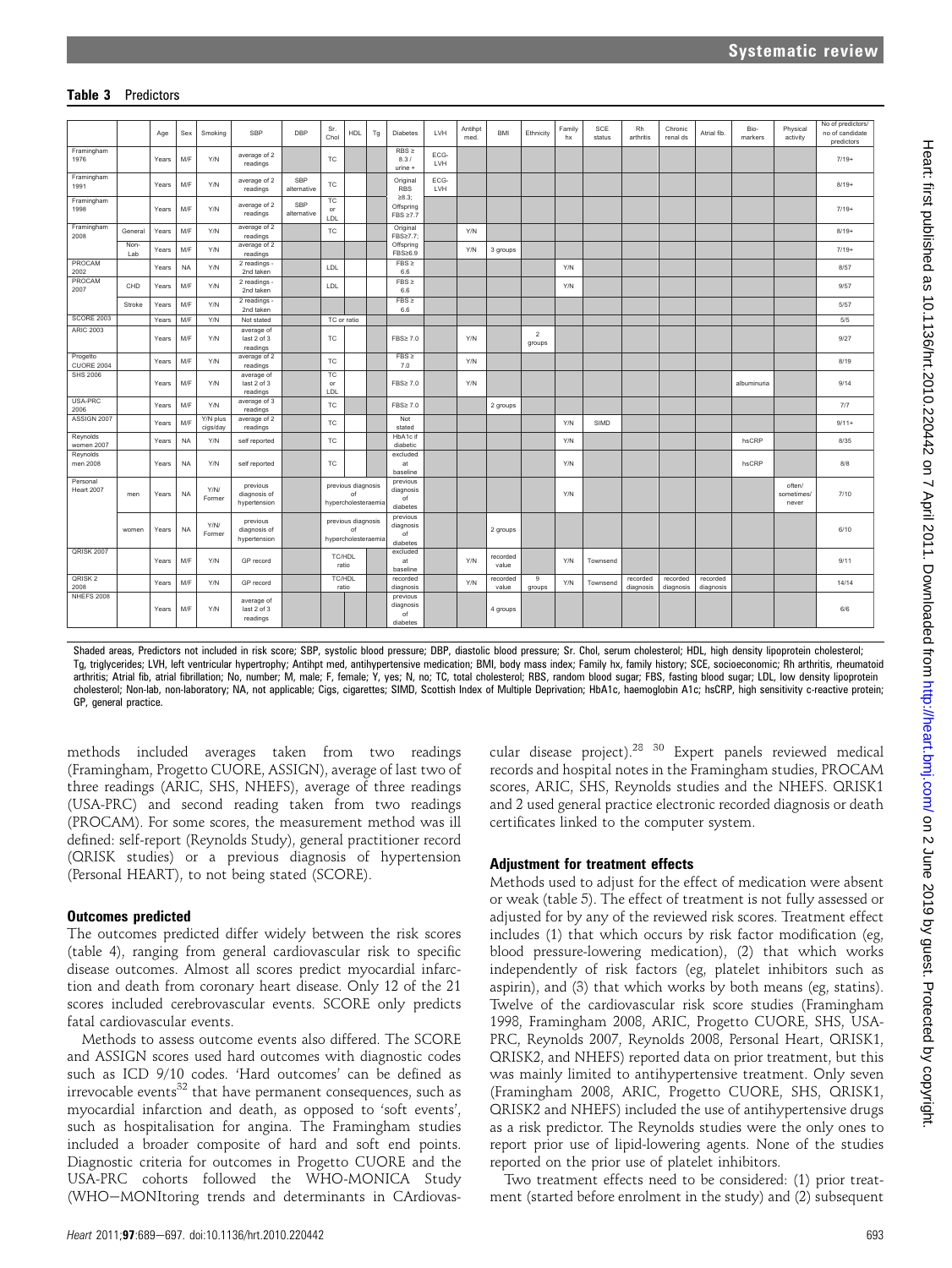# Table 4 Outcomes

|                     | Outcomes                        | Death<br>from<br>CHD | MI | Ischaemic<br>stroke | Haemorrhagic<br>stroke | TIA | Angina<br>pectoris | Revascularisation<br>interventions | PAD | Hypertensive<br><b>CCF</b> |
|---------------------|---------------------------------|----------------------|----|---------------------|------------------------|-----|--------------------|------------------------------------|-----|----------------------------|
| Framingham 1976     | General<br><b>CVD</b><br>events | $\overline{1}$       |    |                     |                        |     |                    |                                    |     |                            |
| Framingham 1991     | <b>CHD</b>                      |                      |    |                     |                        |     |                    |                                    |     |                            |
| Framingham 1998     | <b>CHD</b>                      |                      |    |                     |                        |     |                    |                                    |     |                            |
| Framingham 2008     | General<br><b>CVD</b><br>events | $\mathbf{I}$         |    |                     |                        |     |                    |                                    |     |                            |
| PROCAM 2002         | CHD                             |                      |    |                     |                        |     |                    |                                    |     |                            |
| PROCAM 2007         | <b>CHD</b>                      |                      |    |                     |                        |     |                    |                                    |     |                            |
|                     | Cerebral<br>ischaemic<br>events |                      |    |                     |                        |     |                    |                                    |     |                            |
| <b>SCORE 2003</b>   | Fatal<br><b>CVD</b><br>events   | $\mathbf{I}$         | F  | F                   |                        |     |                    |                                    | F   | F                          |
| <b>ARIC 2003</b>    | CHD                             |                      |    |                     |                        |     |                    |                                    |     |                            |
| Progetto CUORE 2004 | <b>CVD</b><br>events            | $\overline{1}$       |    |                     |                        |     |                    |                                    |     |                            |
| <b>SHS 2006</b>     | CHD                             |                      |    |                     |                        |     |                    |                                    |     |                            |
| <b>USA-PRC 2006</b> | <b>CVD</b><br>events            | $\mathbf{I}$         |    |                     |                        |     |                    |                                    |     |                            |
| ASSIGN 2007         | <b>CVD</b>                      | $\mathbf{I}$         | A  | $\overline{A}$      | A                      | A   | Α                  |                                    |     |                            |
| Reynolds women 2007 | <b>CVD</b><br>events            | $\mathbf{I}$         |    |                     |                        |     |                    |                                    |     |                            |
| Reynolds men 2008   | <b>CVD</b><br>events            | $\mathbf{I}$         |    |                     |                        |     |                    |                                    |     |                            |
| Personal Heart 2007 | CHD                             |                      |    |                     |                        |     |                    |                                    |     |                            |
| <b>QRISK 2007</b>   | <b>CVD</b><br>events            | $\mathbf{I}$         |    |                     |                        |     |                    |                                    |     |                            |
| <b>QRISK 2 2008</b> | <b>CVD</b><br>events            | $\mathbf{I}$         |    |                     |                        |     |                    |                                    |     |                            |
| <b>NHEFS 2008</b>   | <b>CVD</b><br>events            | 1                    |    |                     |                        |     |                    |                                    |     |                            |

Shaded areas, outcomes not included in risk score; I, includes other fatal CVD; F, only if fatal; A, only if admitted; CHD, coronary heart disease; MI, myocardial infarct; TIA, transient ischaemic attack; PAD, peripheral artery disease; CCF, congestive cardiac failure; CVD, cardiovascular disease.

treatment started during study follow-up (treatment drop-ins). None of the risk scores addressed the effect of treatment drop-ins. For early studies, such as the older Framingham Study, this may be minimal. Recent cohorts such as QRISK may have had more than half of their study population receiving treatment with their blood pressure under control (see NHANES data $33-37$  in figure 2).

# **DISCUSSION**

For users of cardiovascular risk scores, this review has two main findings: that cardiovascular risk scores differ considerably in terms of population, predictors and outcomes, which may not match those used by clinicians, and that treatment 'drop-in' is poorly accounted for by most rules.

Whichever risk equation they choose, clinicians should know which outcomes are predicted. As the outcomes predicted differ significantly, the risk scores are not interchangeable. For example, the Framingham risk scores predict a broad range of cardiovascular events (including cerebrovascular events), whereas SCORE only predicts fatal cardiovascular events. The Framingham Study risk scores have been criticised for the inclusion of 'soft'

(subjective) outcomes such as angina, $^{10}$  although the Framingham investigators argue that such outcomes estimate the total cardiovascular disease burden<sup>19</sup> and are clinically important to both patient and doctor. Revascularisation interventions may also be criticised as being subjective.

Time is a major obstacle to the use of risk scores by physicians<sup>4</sup> ; obtaining more information from a patient will further decrease the use of risk calculators. Of the risk scores, QRISK2 had the most predictors, which included disease conditions such as atrial fibrillation and chronic renal disease. QRISK2 score is designed to use data in the patient's electronic health record, with imputed values for missing data. However, the proportion with missing data for these factors in the derivation cohorts was substantial  $(>70\%$  for ethnicity;  $>60\%$  for cholesterol).<sup>23</sup>

The second limitation is that the effect of treatment has not been considered fully by any of the reviewed risk scores. Treatment decreases the true effect of risk factors on outcomes, 38 39 as illustrated by figure 3. The combined effects of risk reduction due to treatment can be as much as 50%.<sup>40</sup> If 25% of the population started treatment during follow-up, it would mean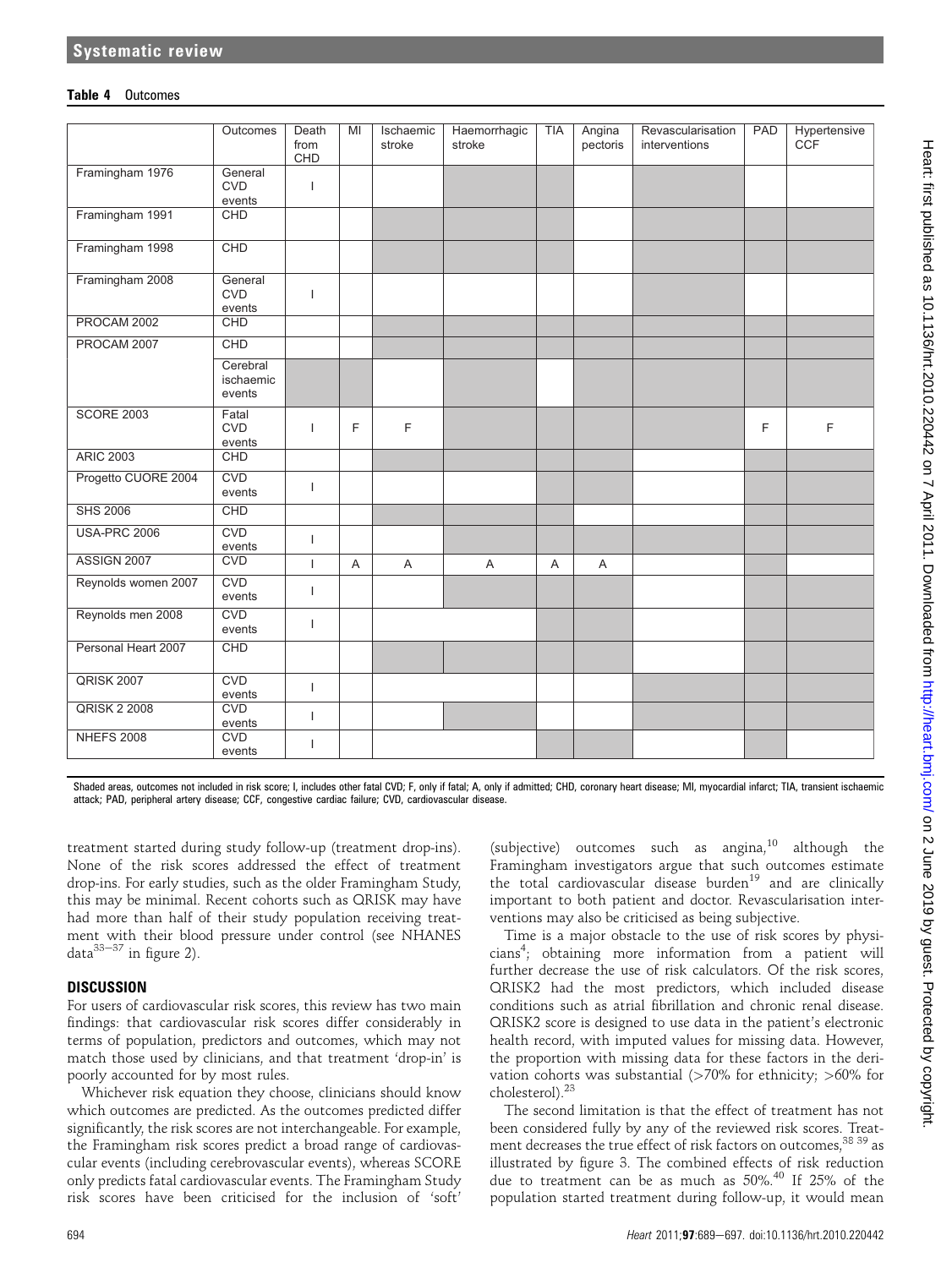### Table 5 Treatment effect

|                        | <b>Risk</b><br>Predictors |                                                                         |                         | <b>Prior Treatment</b>                                         |                                                                      | Treatment during the<br>study                                  |                       |
|------------------------|---------------------------|-------------------------------------------------------------------------|-------------------------|----------------------------------------------------------------|----------------------------------------------------------------------|----------------------------------------------------------------|-----------------------|
|                        | Measurement               | Follow-up                                                               | Treatment<br>exclusions | Treatment<br>assessed                                          | Adjustment<br>methods                                                | Trial<br>medication                                            | Treatment<br>drop ins |
| Framingham 1976        | Single                    | 2 yearly exams                                                          |                         |                                                                |                                                                      |                                                                |                       |
| Framingham 1991        | Single                    | 2-4 yearly exams                                                        |                         |                                                                |                                                                      |                                                                |                       |
| Framingham 1998        | Single                    | 2-4 yearly exams                                                        |                         | Antihpt                                                        |                                                                      |                                                                |                       |
| Framingham 2008        | Single                    | 2-4 yearly exams                                                        |                         | Antihpt                                                        | SBP if treated<br>and SBP if not<br>treated included<br>as predictor |                                                                |                       |
| PROCAM 2002            | Single                    | 2 yearly<br>questionnaire                                               |                         |                                                                |                                                                      |                                                                |                       |
| PROCAM 2007            | Single                    | 2 yearly<br>questionnaire                                               |                         |                                                                |                                                                      |                                                                |                       |
| <b>SCORE 2003</b>      | Single                    | Varies between<br>cohorts                                               |                         |                                                                |                                                                      |                                                                |                       |
| <b>ARIC 2003</b>       | Single                    | 3 yearly exams.<br>Outcomes from<br>yearly interviews                   |                         | Antihpt                                                        | Included as<br>predictor                                             |                                                                |                       |
| Progetto CUORE<br>2004 | Single                    | Varies between<br>cohorts                                               |                         | Antihpt                                                        | Included as<br>predictor                                             |                                                                |                       |
| <b>SHS 2006</b>        | Single                    | 3-4 yearly exams.<br>Outcomes from<br>yearly interviews<br>and records  |                         | Antihpt                                                        | Included as<br>predictor                                             |                                                                |                       |
| <b>USA-PRC 2006</b>    | Single                    | 2-4 yearly exams                                                        |                         | Antihpt and<br><b>OCP</b>                                      |                                                                      |                                                                | $\star$               |
| ASSIGN 2007            | Single                    | None for pred.<br>Outcomes from<br>record linkage                       |                         |                                                                |                                                                      |                                                                |                       |
| Reynolds women<br>2007 | Single                    | None for pred.<br>Outcomes from 6-<br>12 monthly<br>questionnaire       | Several                 | Antihpt, lipid<br>lowering,<br>hormone<br>therapy,<br>vitamins |                                                                      | Aspirin,<br>vitamin E                                          |                       |
| Reynolds men<br>2008   | Single                    | None for pred.<br>Outcomes from<br>annual<br>questionnaire              | Vitamins                | Antihpt, lipid<br>lowering                                     |                                                                      | Beta<br>carotene,<br>vitamin C,<br>vitamin E,<br>multivitamins |                       |
| Personal HEART<br>2007 | Single                    | 3 yearly exams.<br>Outcomes from<br>yearly interviews                   |                         | Antihpt                                                        |                                                                      |                                                                |                       |
| <b>QRISK 2007</b>      | Single                    | None for pred.<br>Outcomes from<br>record linkage                       |                         | Antihpt                                                        | Included as<br>predictor                                             |                                                                |                       |
| <b>QRISK 2 2008</b>    | Single                    | None for pred.<br>Outcomes from<br>record linkage                       | Those on<br>statins     | Antihpt                                                        | Included as<br>predictor                                             |                                                                |                       |
| <b>NHEFS 2008</b>      | Single                    | None for pred.<br>Outcomes from 5<br>to >10 yearly<br>survey interviews |                         | Antihpt                                                        | Included as<br>predictor in<br>model but not<br>risk chart           |                                                                |                       |

Shaded areas, information not reported; Antihpt, antihypertensive medication; SBP, systolic blood pressure; pred, predictors.<br>\*Corrected for change in risk factors by factoring in changes at midpoint of follow-up—that is,

a population risk reduction of 12.5%. But this would be greater in the high-risk groups, who are more likely to be treated. These differences are similar to those found between QRISK 2 and Framingham (11.6%), which was obtained in a recent validation study of QRISK 2.41

Ideally, a cardiovascular risk score to determine the risk of a cardiovascular event and to stratify patients for risk factor modification should be derived in a population receiving no treatment at the start of and during the study. Such an ideal study is not tenable or ethical. We know of three possible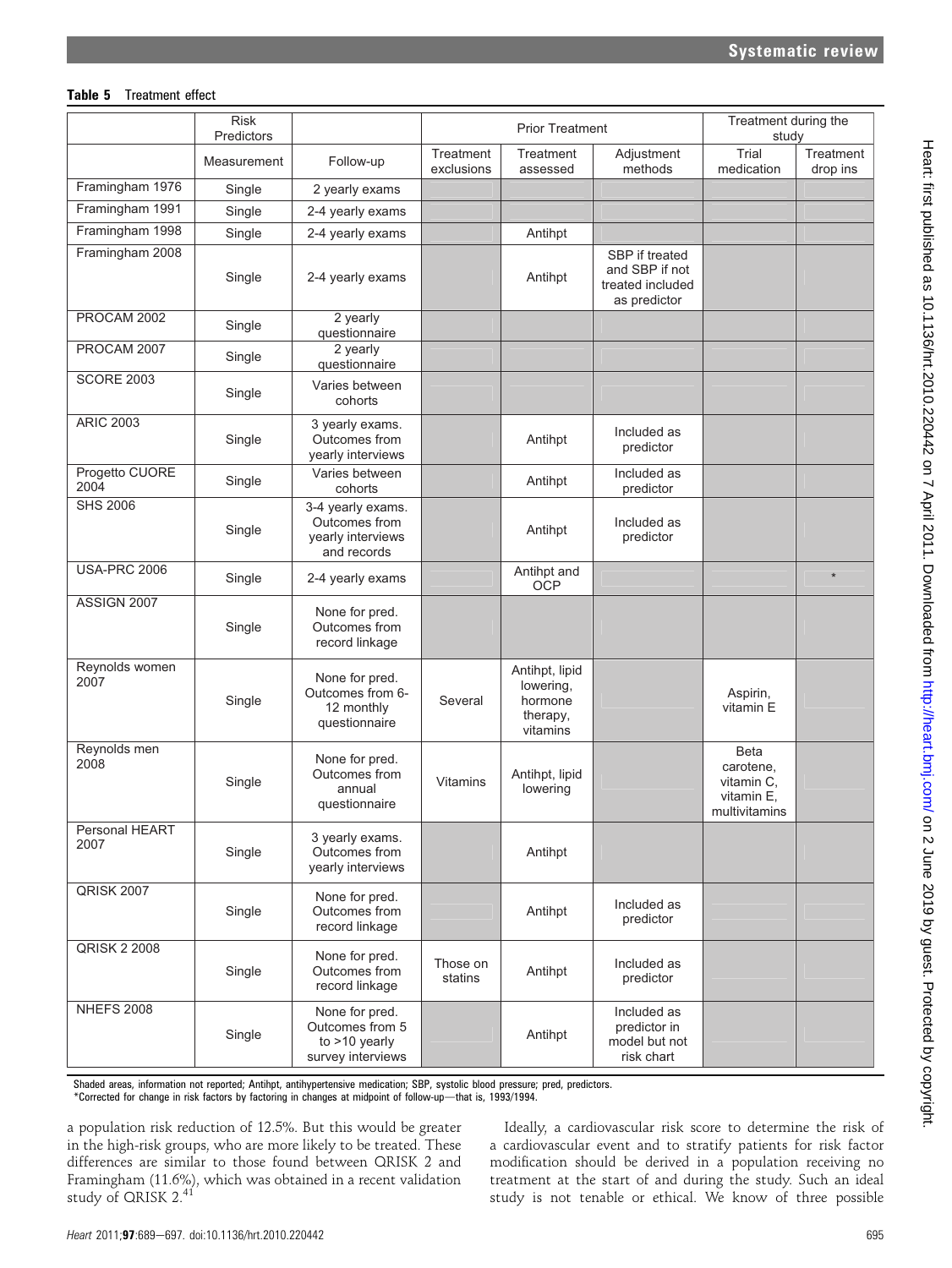

Level of risk factor

Figure 3 True effect of risk factor on outcome.

solutions. First, we could favour the use of older studies, when less aggressive treatment occurred. Second, treatment uptake could be monitored and appropriate adjustments such as the application of a penalised Cox model made to account for the effect of treatment.<sup>42</sup> Until such studies have been performed, study cohorts where there is minimal treatment drop-in during follow-up should be preferred. Alternatively, to minimise treatment drop-in, we could study cohorts with much larger numbers over much shorter periods (Rod Jackson, personal communication).

We have not addressed how risk scores may change over time. However, a common misconception is that the strength of the risk scores change with population health status. Changes in the prevalence of a risk factor should not change the underlying relationship of a risk predictor to a disease outcome. For example, lower rates of smoking will not change the RR reduction due to smoking. Study participants may have changed their risk behaviour-for example, stopped smoking during the study. However, that is another treatment effect and should ideally be measured.

The lack of accounting for treatment makes the use of most cardiovascular risk scores for treatment decisions problematic. We need to examine how doctors use cardiovascular risk scores in clinical practice. If the aim is to discuss with patients the risk of remaining untreated, then the use of the majority of these risk scores would be incorrect.

### Strengths and weaknesses of the study

The review was limited to studies in which participants had no previous history of cardiovascular disease and excluded those who were restricted to a disease condition. A prior diagnosis of cardiovascular disease or a disease such as diabetes raises the patient into the high-risk category, removing the need for risk scoring. This has also been advocated by the NICE guidelines, which states that risk equations should not be used for those with a previous history of cardiovascular disease or other highrisk diseases such as diabetes.<sup>1</sup> Furthermore, the majority of these patients would have received treatment, potentially altering study outcomes.

This is a detailed review with a clear and focused question and explicit methodology. The review is particularly relevant to the recent modification of the NICE guidelines and offers the most up-to-date comparison of available cardiovascular risk scores. It has also identified a major gap in risk assessment studies, namely, the effect of treatment.

# Strengths and weaknesses in relation to other studies, discussing particularly any differences in results

The 2005 review by Beswick et  $al^{43}$  included in the appendix of the NICE guidelines identified 110 studies, with 70 meant

specifically for application in primary prevention. The difference in the number of studies identified is due to their wider inclusion criteria, which included studies restricted to a disease condition, studies that had participants with prior cardiovascular disease, studies that were recalibrations or modifications of the original cohort study, studies that did not use absolute risk scoring, and studies where the duration of prediction was not specified. More recent studies such as QRISK and Reynolds scores are not included, as their search concluded in April 2005.

# Meaning of the study: possible mechanisms and implications for clinicians or policymakers

The recent change in the NICE guidelines has major implications for clinical practice. Selecting an appropriate risk score is likely to be difficult because of the wide variation in available risk scores. This review has attempted to address the problem by comparing features of all the cardiovascular risk scores.

# Unanswered questions and future research

This review did not address the effectiveness or accuracy of the cardiovascular risk scores, which would require a review of validation studies instead of the original cohort studies. The reviews by Beswick et al and Brindle et  $a^{144}$  have tried to assess this, but do not include the more recent studies. However, it should be pointed out that any validation study of risk scores might also suffer the same problem of treatment drop-in, which would attenuate the true cardiovascular risk. Researchers should also attempt to address the effect of treatment in future studies in this field by collecting data on treatment at the start and during the course of cohort studies, as this will impact on the final outcomes.

# Authors' conclusions

### Implications

These results show that there are substantial differences in the available cardiovascular risk scores in terms of study characteristics, predictors and outcomes. The effect of treatment on the study population has not been taken into account by these cohort studies. Further study is required for the translation of such research into clinical practice.

Funding This study was funded in part by the NHMRC Project Grant 511217 and Prof Glasziou's NIHR Fellowship.

### Competing interests None.

Contributors SM, JD and PG are responsible for the study concept and design. SM and JD extracted data. SM and PG undertook analysis and interpretation of the data. SM drafted the manuscript, and JD and PG undertook critical revisions of the manuscript. All three authors read and approved the final manuscript and as such act as guarantors for the study.

Provenance and peer review Not commissioned; internally peer reviewed.

# **REFERENCES**

- Cooper A, Nherera L, Calvert N, et al. Clinical Guidelines and Evidence Review for Lipid Modification: cardiovascular risk assessment and the primary and secondary prevention of cardiovascular disease. London, National Collaborating Centre for Primary Care and Royal College of General Practitioners, 2008.
- 2. British Cardiac Society, British Hypertension Society, Diabetes UK, HEART UK, Primary Care Cardiovascular Society, Stroke Association. JBS 2: Joint British Societies' guidelines on prevention of cardiovascular disease in clinical practice. Heart 2005; $91$ (Suppl 5): $v1-52$ .
- 3. **Sposito AC,** Ramires JAF, Jukema JW, et al. Physicians' attitudes and adherence to use of risk scores for primary prevention of cardiovascular disease: cross-sectional survey in three world regions. Curr Med Res Opin 2009;25:1171-8.
- Graham IM, Stewart M, Hertog MG. Cardiovascular Round Table Task Force. Factors impeding the implementation of cardiovascular prevention guidelines: findings from a survey conducted by the European Society of Cardiology. Eur J Cardiovasc Prev Rehabil 2006;13:839-45.